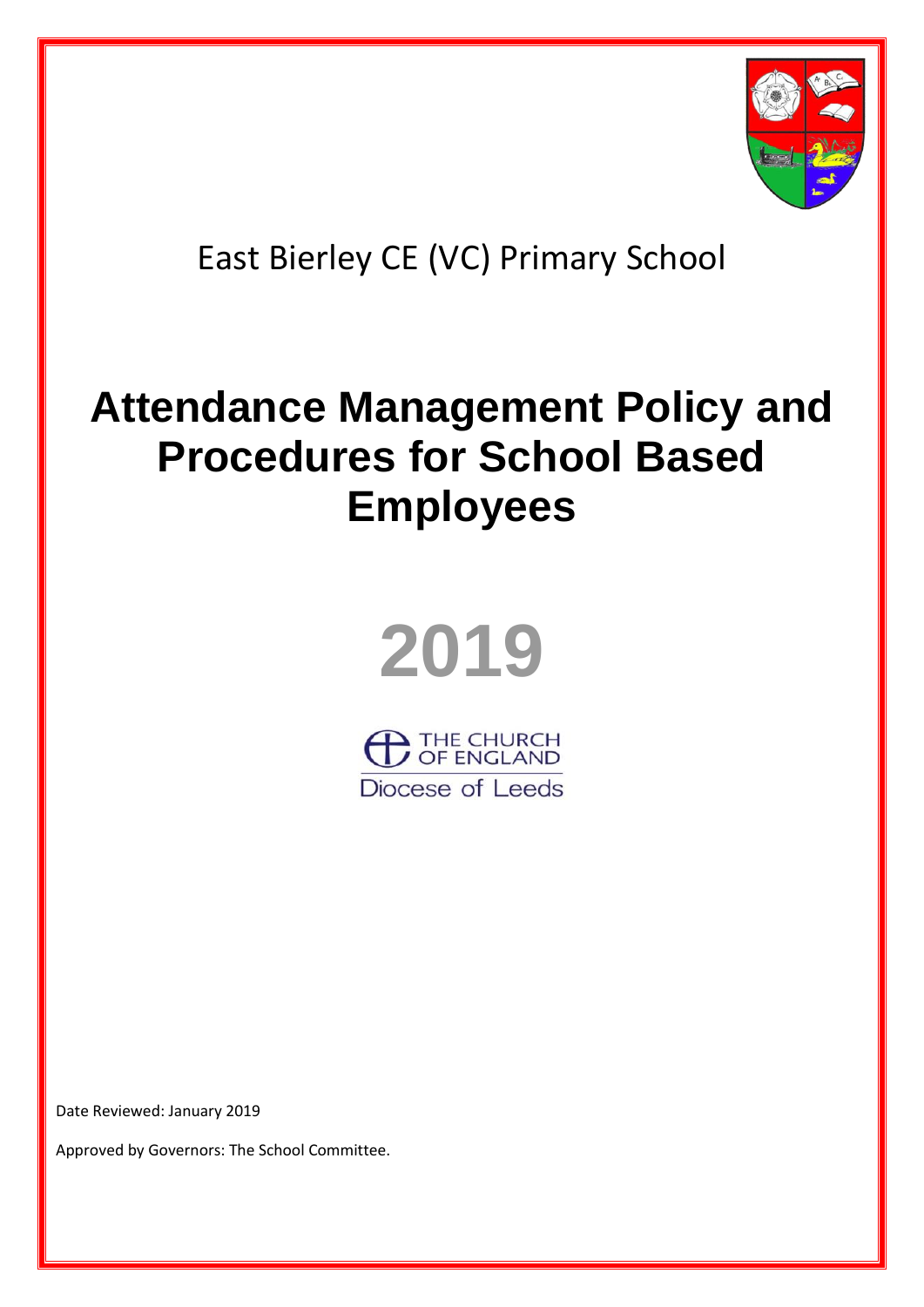

 Our vision: Always Giving; Always Here

The decision to portray it on a dove is to symbolise the hope that is behind all we do, all we are and how we live our lives

## Friendship, Trust, Courage, Respect, Forgiveness

## **Introduction**

The school recognises that if absence is not managed properly problems such as classroom cover, lesson delivery, pupil performance and staff morale can be adversely affected.

We will offer support to all employees who experience difficulty in maintaining acceptable levels of attendance. If attendance becomes a concern then we will apply these procedures and support the employee in improving their attendance and bringing it back to acceptable levels.

## **Policy key principles**

- The Headteacher recognises a duty of care to all staff and for their health and wellbeing and will arrange to support the employee throughout the process, keeping a note of the contact(s).
- Attendance is monitored and managed proactively within the school, including timely and appropriate referrals to Employee Healthcare.
- Short term/intermittent sickness cases are pro- actively managed by utilising the three stage attendance management procedures.
- Sickness cases which go beyond a month are subject to timely and appropriate reviews. This will require appropriate advice from HR.
- If despite this continuing support, the employee is unable to maintain acceptable levels of attendance, dismissal for unsatisfactory attendance or ill health dismissal will be given serious consideration
- If the Headteacher is subject to the sickness absence procedures the Local Authority should manage the absence with appropriate support. The Chairs of Governors on behalf of the Governing Body have a duty of care for all staffs wellbeing.

## **Available Support**

## **HR Service**

HR provides training, one to one coaching and support on the Attendance Management Policy and Procedures and good practice. Headteachers can also access additional HR guidelines and fact sheets on good practice to facilitate the proactive and preventative management of attendance. HR is not the decision maker but will advise Headteachers in determining what their options are and highlight any

## **Employee Healthcare working in partnership with HR**

Employee Healthcare offer Headteachers advice on supporting an employee either back into the workplace or in improving attendance levels. Employee Healthcare provides occupational health advice and offer case reviews when requested. They also provide counselling and other wellbeing initiatives.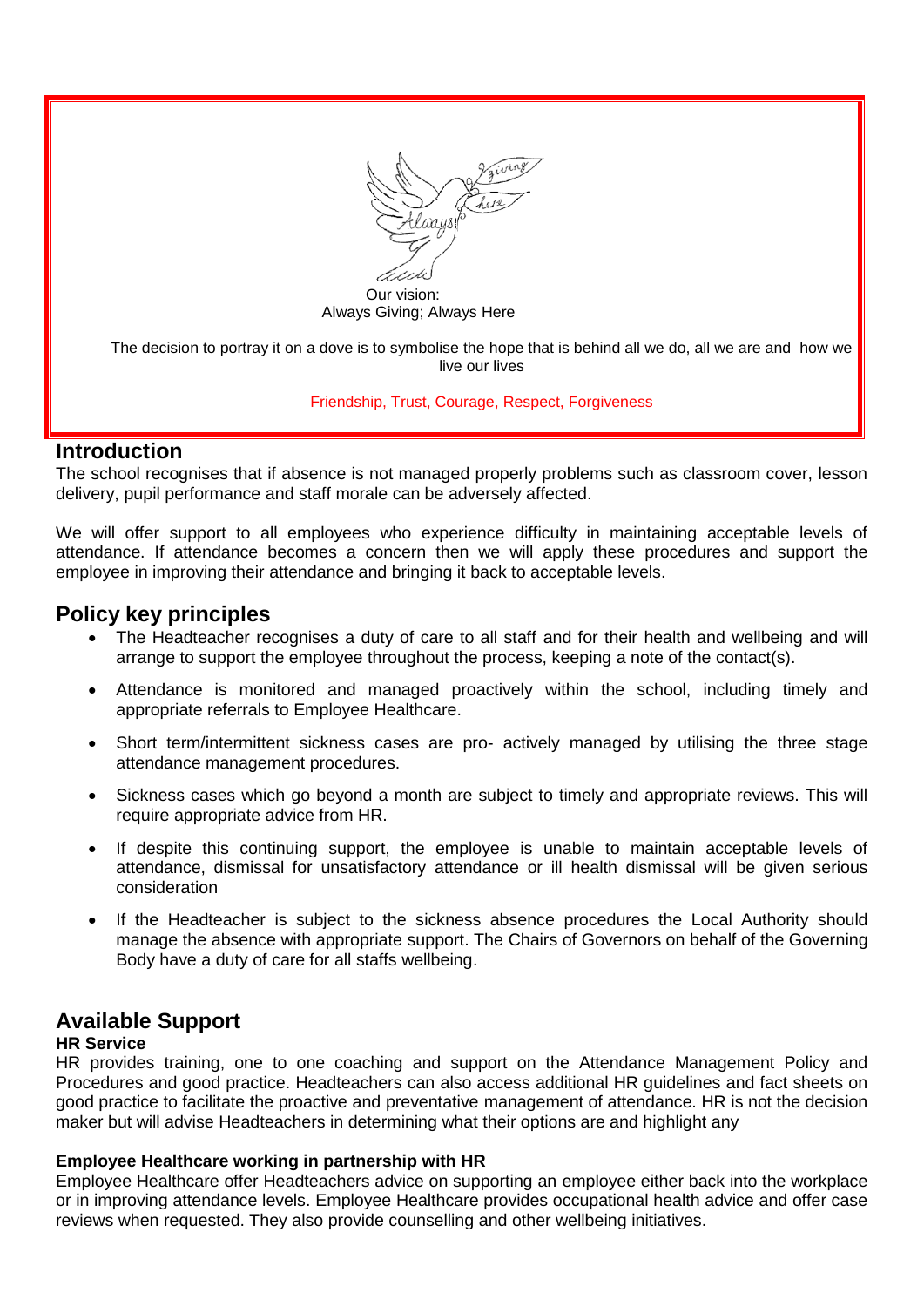## **Carefirst**

Carefirst is an independent provider of confidential workplace support programmes. Carefirst offers a professional 24 hour telephone counselling, information and advice service. Carefirst can help with a range of problems from practical everyday matters to sensitive, traumatic or emotional issues. Carefirst can also provide advice over the phone for Headteachers managing difficult situations.

## **Headteacher**

The Headteacher will support the employee throughout the process, keeping in regular contact with them when on long term sickness and through supervision and attendance meetings where necessary. They will also make the employee aware of support available to them.

## **Stress Risk Assessment**

If the absence is stress related then it is good practice to complete an assessment with the employee working with them to address the stressors in the workplace to try and relieve or reduce the effects of stress in the workplace.

## **Employee Healthcare**

Employee Healthcare offer a range of support to employees including; Health MOT's, lifestyle advice, counselling, physiotherapy, rehabilitation and medical referrals.

## **Trade Union or Professional Association**

Employees can access support from their trade union or professional association throughout this process.

## **Employee responsibilities**

The Headteacher will ensure that all employees are aware of their responsibilities when absent due to sickness.

All employees should refer to and follow their schools absence notification process; a return to work date will be discussed and or a date for the next point of contact.

Where employees are absent due to sickness for over 7 continuous days (including weekends) they must provide a 'Fit Note' from their GP.

Employees are expected to co-operate with referrals to Employee Healthcare and to help support their attendance by following the advice of medical experts and through discussions with the Headteacher.

## **Procedures**

## **Recording Sickness Absence**

The absence details should be completed on the 'Manager Self Service' area in SAP. For accurate sickness absence reporting it is essential that this is completed accurately and promptly. Special attention should be taken when selecting the type of sickness absence.

## **Sickness absence trigger**

The school has set a sickness absence trigger of 6 days in 6 months or 3 occasions in 6 months or a pattern; this is pro rata for part time employees. A sickness absence trigger is a level of sickness absence which, once reached, causes concern to the school and cannot be sustained by the school. The school considers this sickness absence trigger to be realistic and achievable. The Headteacher will monitor the absence of their employees and will identify any triggers.

## **FIT Notes**

A fit note is issued after the seventh calendar day of sickness. The note may make recommendations for the school to consider when supporting the employee back into the workplace. The note is not an instruction and if any suggested adjustments cannot reasonably be accommodated then the Headteacher will need to consider whether the employee should remain absent.

## **Referrals to Employee Healthcare**

The Headteacher will complete the Employee Healthcare Referral form on Onehub and provide the employee with a copy. Once this is received by HR the employee will be contacted by a member of HR who will provide advice and support on this case.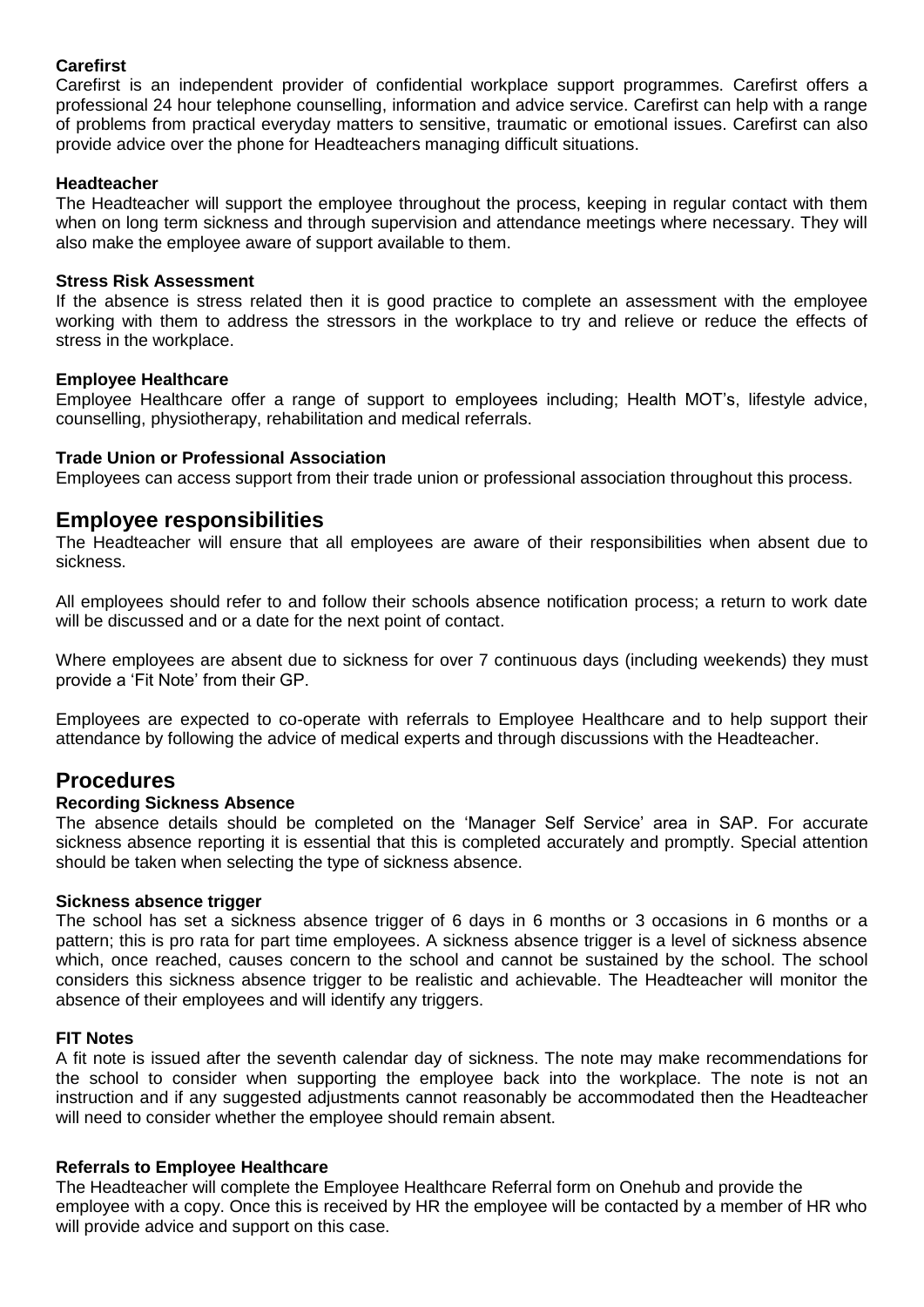The Headteacher will receive a written report from Employee Healthcare usually advising on the likelihood of a return to work, timescales for a return to work, future predicted levels of attendance, Ill Health Retirement, Reasonable Adjustments etc. The Headteacher will consider any recommendations including any suggested adjustments and decide whether the school can accommodate them.

## **The framework to consider for managing absence**

This is a framework only and decisions should be made based on the individual circumstances of a case and the factors above.

## **Informal management of sickness absence**

- **Keeping in touch**  The Headteacher and employee have a responsibility to keep in touch in all cases, this could be via e-mail, telephone, letters and or meetings. Headteachers should ensure that employees are aware of the attendance policy and procedures; information for employees is available through Kirklees HR Professional Services
- **Return to Work Discussion**  This is an informal meeting carried out on the employees return to work. The focus of the meeting is to welcome the employee back, ensure they are well enough to be back, discuss previous levels of sickness absence (if appropriate), cover areas of work they have missed and bring them up to date.
	- o If an employee is returning from long term sickness the Headteacher should consider a phased and or a supported return (a supported return is only available for teachers) to ease them back into the workplace. This works well with a rehabilitation back into the workplace support plan. The Headteacher should complete the on line Return to Work form and an Attendance Management Plan for their records.
	- o Short term / intermittent sickness absence meeting / trigger point discussion When an employee has reached a trigger this will be discussed with them as part of a return to work discussion or an informal meeting. At this meeting the manager will decide whether it is appropriate to set a review period and improvement target. The outcome of the meeting should be confirmed in writing.
- **Long Term sickness absence**  The procedures for long term sickness differ from short term and intermittent sickness absence. How it is managed is very much dependent on the medical prognosis for example, how long is the employee likely to be absent? Is a return to work likely? Do we have an expected return to work date? Is the return to work predictable and sustainable by the school?

At a long term sickness absence meeting the Headteacher will set a review date or agree a return to work date. In the early stages the Headteacher may decide to meet with the employee to discuss a referral to Employee Healthcare and where a return to work is known, plan the return to work. Regular meetings or contact during periods of absence should be timely e.g. prior to the end of a current medical certificate and / or advice from Employee Healthcare.

## **Formal management of sickness absence**

Where a return to work is unpredictable or the length and frequency of absence cannot be sustained by the school, then the Headteacher will carry out a formal meeting.

The purpose of the formal meeting is to assess whether the employee and or the Headteacher can do anything to improve attendance levels, to agree a way forward and set a review period and improvement target. The employee will receive a letter inviting them to the meeting and will be advised of Trade Union or a work colleague representation.

- **Short Term / intermittent sickness absence formal meeting -** held if the employee has failed to meet their improvement target. Sets a formal review period and formal improvement target, and outlines possible outcomes of not making the required improvements. Meeting outcome to be confirmed in writing. Headteachers may extend the review period or target based on the individual circumstances of the case, for example disability related sickness or extenuating circumstances.
- **Long Term sickness absence formal meeting -** tend to be held after the employee has been absent for over a month and a return to work needs to be established. A summary of the meeting should be put in writing to the employee.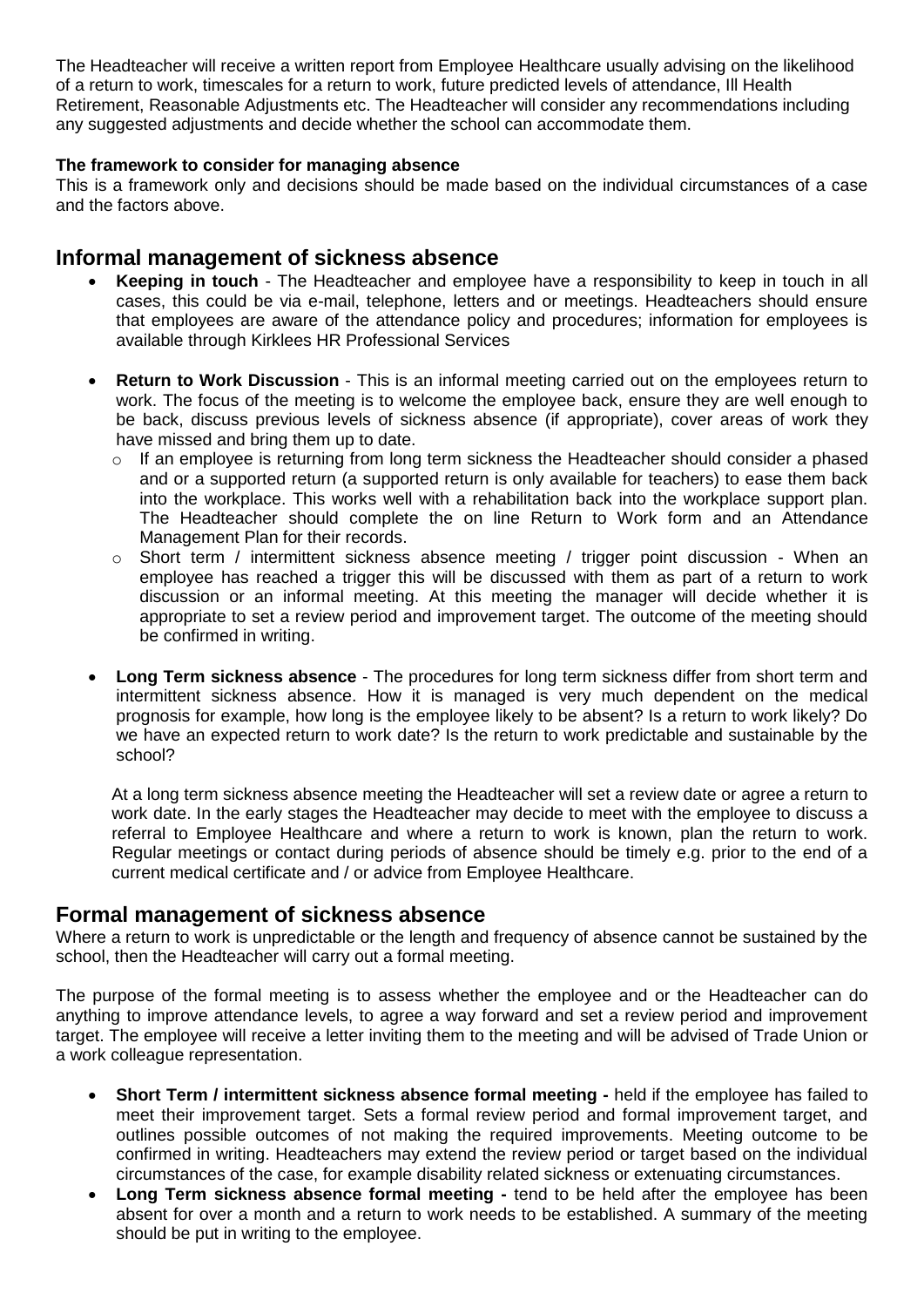## **Final Formal meeting – Consideration**

Where an employee has failed again to meet their improvement target and sustain acceptable levels of attendance or has been unable to return to work and the school can no longer sustain the absence then, the case is referred to the Governors staffing Dismissal's Committee to consider either:

- **Short Term/ Intermittent sickness absence**  Dismissal for Unsatisfactory Attendance.
- **Long Term sickness absence**  Dismissal due to ill health.

## **The sickness absence meeting**

When making decisions about trigger points, reviews, improvement targets, formal procedures and dismissal, the manager will consider the following factors;

- **Is the absence disability related? -** As part of making a reasonable adjustment the Headteacher should consider making allowances for sickness absence related to a disability.
- **Is the absence maternity related? – This would not normally lead to formal action.**
- **Underlying issues –** which may be health/ work related / personal issues which need to be addressed
- **Reasonable Adjustments -** These are adjustments the Headteacher may consider to help the employee return to work and/or maintain acceptable levels of attendance. For example:
	- $\circ$  Reasonable Adjustment Leave paid or unpaid leave which an employee can request to cover a number of circumstances related to their disability such as medical assessment, treatment, rehabilitation, counselling, emergency treatment etc.
	- o A change to hours of work
	- $\circ$  A change to job role and duties
	- o A Work Place Assessment
	- o Adaptations to workplace
	- o Temporary working arrangements
	- o Management may also consider seeking suggestions from the employee or an Occupational Health provider.
	- o At any sickness absence meeting and dependent on whether the case is short term or long term the Headteacher will discuss:
	- o The attendance record/ sickness absence trigger
	- o Any underlying personal / work / health related issues
	- $\circ$  The employee's wellbeing
	- o A review period and improvement target where appropriate
	- o A return to work / phased return to work
	- $\circ$  A referral to Employee Healthcare and/or Discuss Employee Healthcare advice
	- o Agree any necessary support/reasonable adjustments
	- o Consider the appropriateness of ill health retirement / Teachers Pension
	- o Advise employee of potential outcomes should their absence continue i.e. dismissal on ill health grounds / unsatisfactory attendance

## **Sustaining good attendance**

If your employee has met their improvement target in the first or second review period then you must write to them to let them know that the review period has ended. In the letter you must also let them know that if they hit another sickness trigger point in the next 2 years (from the start date of their last review period) it is likely that they will move to the next stage of the procedure and not start at the beginning.

## **Potential Outcomes**

**Return to work –** Employee returns to work in an agreed timescale and consideration made in respect of a formal review period.

## **Options to consider when supporting an employee to sustain a return to work**

In some long term sickness absence cases it may be considered beneficial for an employee to ease themselves back into work on a gradual basis. It should be agreed with either an Occupational Nurse or Physician at Employee Healthcare or by the employee's GP. It should also be agreed by the manager if it is sustainable by the business. A phased return is usually for up to a maximum of 4 weeks but may be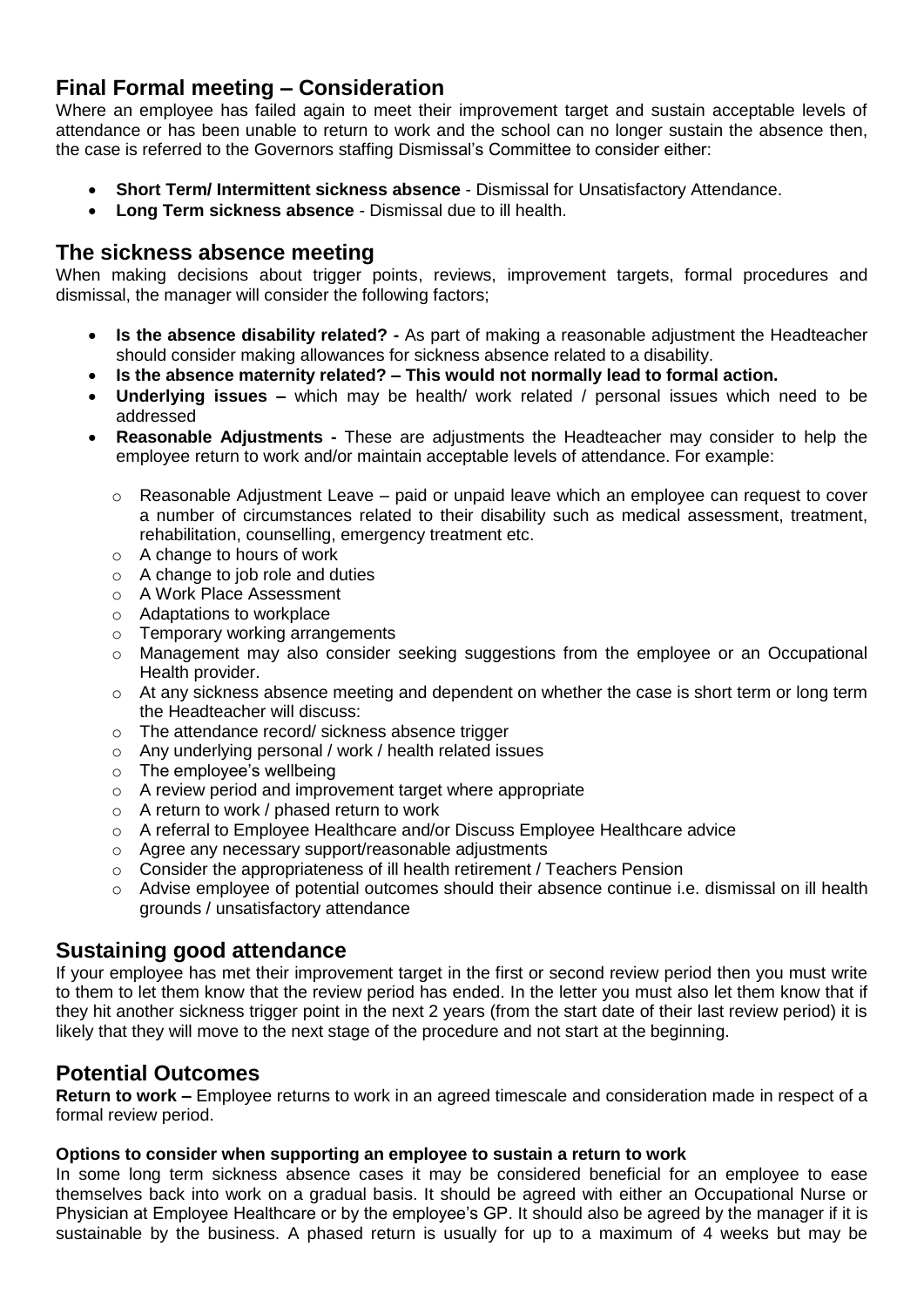extended if there are extenuating circumstances. The manager must plan the return to work with the employee and agree the working patterns and their key work objectives, the working pattern will need to meet the operational need of the school as well as the individual. They must also ensure that regular meetings are held with the employee and that any reasonable adjustments are put in place. Whilst on a phased return employees are paid for the hours they work and receive sick pay for the hours they are not working.

For teaching staff, consideration should also be given to the employee returning on a 2 week supported return basis, whereby the school retains the temporary/supply teacher for the 2 weeks whilst the employee returns and re familiarises themselves with the school and the role. This can be particularly helpful where a teacher is returning from a stress related illness.

The Teachers cover scheme allows for up to a maximum of 10 days' supply cover to be used in phased and supported returns. Usually this enables a school to keep the support teacher in place for an additional 10 days after the employee on sick leave returns.

## **Dismissal on ill health grounds**

The Headteacher will usually have held at least one formal meeting prior to this and have up-to-date Occupational Health advice. This is dependent on the individual circumstances of the case. If an imminent return to work is unlikely or, difficult to predict, the Headteacher will make a decision on whether the School can continue to sustain the absence.

## **Dismissal for Unsatisfactory Attendance**

When an employee has failed to meet two improvement targets, the Headteacher will prepare the case and present it to the School's Governing Body's Staffing Dismissals Committee or a Headteacher with the delegated authority to dismiss.

## **Appeal**

An employee has the right to appeal against dismissal and appeals should be referred to the Governing Body's Appeals panel within 15 working days of the employee receiving the written decision.

The appeal must be in writing and specify:

- Their job title, place of work in which employed.
- The decision being appealed against and the grounds for the appeal.

| <b>Notice Periods Meeting</b>            | <b>Minimum Working Days' Notice</b> |
|------------------------------------------|-------------------------------------|
| <b>Formal Management Meeting</b>         | 5 Days                              |
| <b>Dismissals Hearing</b>                | 10 Days                             |
| <b>Appeal Hearing</b>                    | 20 Days                             |
| Paperwork   10 Days<br>Hearing<br>Appeal |                                     |
| Exchange                                 |                                     |

## **Special Occasional Leave of Absence**

Other leave of absence will normally be on an unpaid basis, unless otherwise specified. The operational needs of the school will be paramount and, except in emergency circumstances, adequate notice of a request for leave of absence must be given.

- The responsibility for exercising discretion, particularly for teachers, on behalf of the Governing Body is the Headteacher's, in accordance with the professional duties defined in the School Teachers Pay and Conditions Document.
- Any dispute or grievance about a request for leave of absence or payment during leave of absence will be dealt with through the Schools Grievance Procedure.

#### **Time off for a sick child**

The first day is normally paid to allow the employee to make arrangements for child care. Any further absence should be unpaid except in exceptional circumstances e.g. hospitalisation.

## **Compassionate, Emergency or Exceptional Leave**

Staff will normally be granted up to 5 days paid leave per academic year in compassionate, emergency or exceptional circumstances, such as the death or serious illness of a close relative or equivalent. The leave is to deal with the immediate issues and to sort out long term arrangements if necessary. The school will,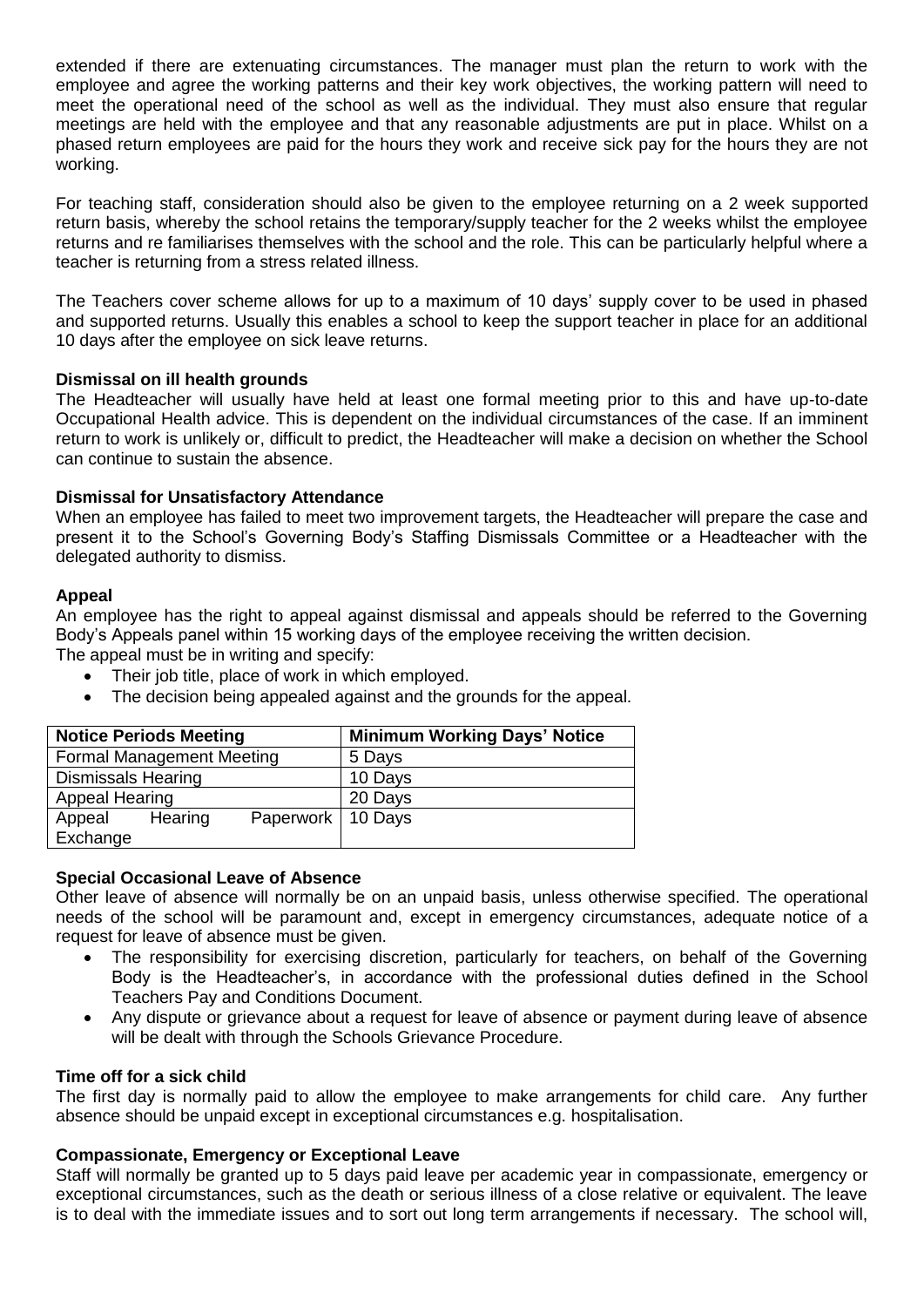only in exceptional cases, offer time in lieu; if beneficial to the school, for absence beyond 5 days. Longer periods of absence may be approved on an unpaid basis.

#### **Other personal reasons**

Exceptionally, there may be other personal reasons for requesting leave of absence. Examples might be attendance at a funeral (other than parents, spouse, siblings and children), a child's graduation ceremony or "once in a lifetime" visits to relatives overseas. Such leave, where granted, will normally be unpaid and subject to adequate notice so that replacement staff can be employed if necessary.

## **Extended leave of absence**

Requests for longer periods of leave will be considered on an unpaid basis, for example, in the case of a lengthy period of caring for a chronically sick, disabled, or terminally ill, dependent relative. Extended leave can be for up to a year's duration. Sufficient notice that allows the appointment of a replacement should be given wherever possible.

## **Moving house**

One day paid leave will be granted.

## **Service with Auxiliary Forces**

Volunteer members of UK Armed Forces are allowed two weeks paid leave to attend an annual summer camp. Teaching staff are only granted paid leave if the force's unit cannot arrange exercises during holiday periods.

## **Mobilisation**

When reservists are needed to fulfil their part of the UK's defence strategy, they are 'mobilised' or 'called out' into full time service with the regular forces or military operations. While the reservist is mobilised the school does not have to continue to pay them, the Ministry of Defence (MOD) will pay their salary. For further information on mobilisation, please refer to the SaBRE (Supporting Britain's Reservists and Employers) website: [www.sabre.mod.uk](http://www.sabre.mod.uk/)

#### **Religious Festivals**

Where staff can show that they follow any organised religion and that they require leave for the purpose of an official holy day, the Governing Body will allow up to 2 days paid leave. Staff taking such leave are asked to make up this time at a later date if possible.

## **Sporting Events**

Up to 18 days paid leave per year may be granted for staff who represent their country in recognised sporting events.

#### **Attendance at Court Proceedings**

Jury Service

Staff required to attend for jury service should arrange for the loss of earnings certificate to be forwarded to the school's payroll team. The certificate will be returned to the member of staff completed to show to what extent the salary will be stopped during their absence. The amount will then be claimed from the court.

- Witness summonses and subpoenas
- Staff subject to a witness summons or subpoena should be allowed paid time off work to attend court.

#### **Public Duties**

School employees may be granted up to 18 days per annum paid leave to carry out the duties of the office of Leader, Mayor, JP or Chairman of Local Authorities. For employees who are School or College Governor's, up to 3 days per annum will be paid, In addition to this, unpaid leave can be granted for employees carrying out public duties.

#### **Study/Examination Leave**

For employees who are sitting examinations relevant to their current post or career, providing the employer is paying the fees, half a day study per examination plus half a day per examination will be paid.